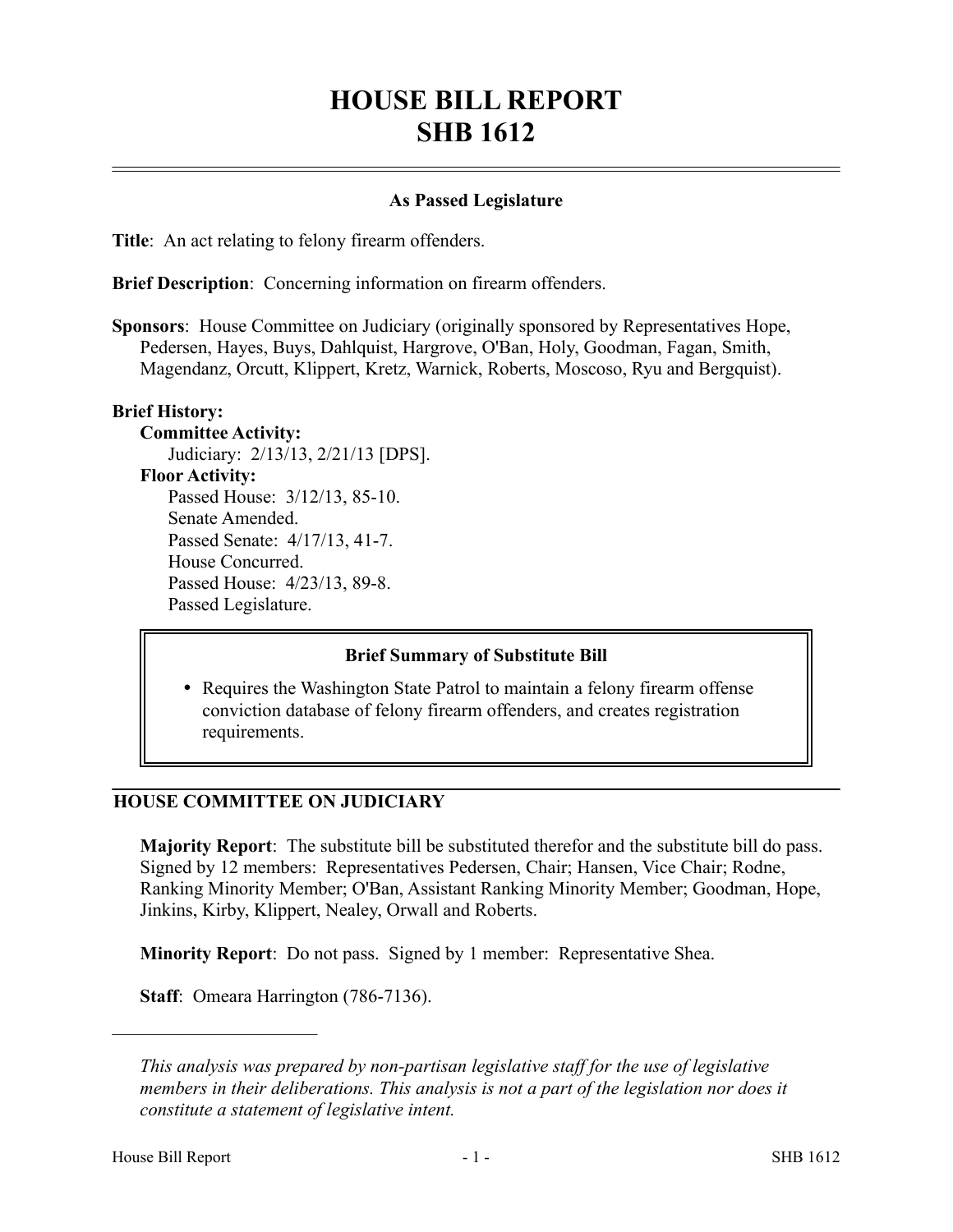## **Background**:

The Washington State Patrol (WSP) is the state's central repository for criminal history data, and maintains the Criminal History Record Information (CHRI) database. The CHRI consists of fingerprint-based records and disposition information submitted by law enforcement agencies and courts throughout the state. Criminal justice agencies may request and receive unrestricted CHRI from the WSP for criminal justice purposes. The public may also request and receive CHRI for non-criminal justice purposes, limited to conviction information only, and information regarding registered sex or kidnapping offenders.

Washington's sex and kidnapping offender registry has been in existence since 1990. A person who has been convicted of a sex or kidnapping offense must register with the county sheriff in the county in which he or she resides and provide a variety of location and identification information. The sheriff must forward registration information, including the offender's risk level and notice of address changes, to the WSP for inclusion on the registry. A person who has a duty to register and fails to do so is guilty of either a class C felony or a gross misdemeanor, depending on the underlying offense.

# **Summary of Substitute Bill**:

The WSP is required to maintain a felony firearm offense conviction database of felony firearm offenders. Felony firearm offenders are persons who have been convicted or found not guilty by reason of insanity in this state of various felony firearm offenses. The registry is only for law enforcement purposes and is not subject to public disclosure.

Upon conviction or finding of not guilty by reason of insanity of a felony firearm offense, the court must consider whether to impose a requirement that the person register as a felony firearm offender. In exercising its discretion, the court must consider relevant factors including the person's criminal history, whether the person has been previously found not guilty by reason of insanity of any offense in any state, and any evidence of the person's propensity for violence that would likely endanger others.

A person required to register must do so in person with the county sheriff no later than 48 hours after release from custody or the date the court imposes the felony firearm offender's sentence, if the offender receives a sentence that does not include confinement. The offender must register yearly, no later than 20 days after each anniversary of the first registration. The duty to register continues for four years. Upon expiration of the person's duty to register, the WSP must automatically remove the person's name and information from the registry.

A variety of information must be provided when in the registration process, including: name and aliases, residential address, identifying information including a physical description, the offense for which the person was convicted, date and place of conviction, and the names of any other county where the offender has registered as a felony firearm offender. The county sheriff may require verifying documentation of the required information and may take the person's photograph or fingerprints for inclusion in the registry.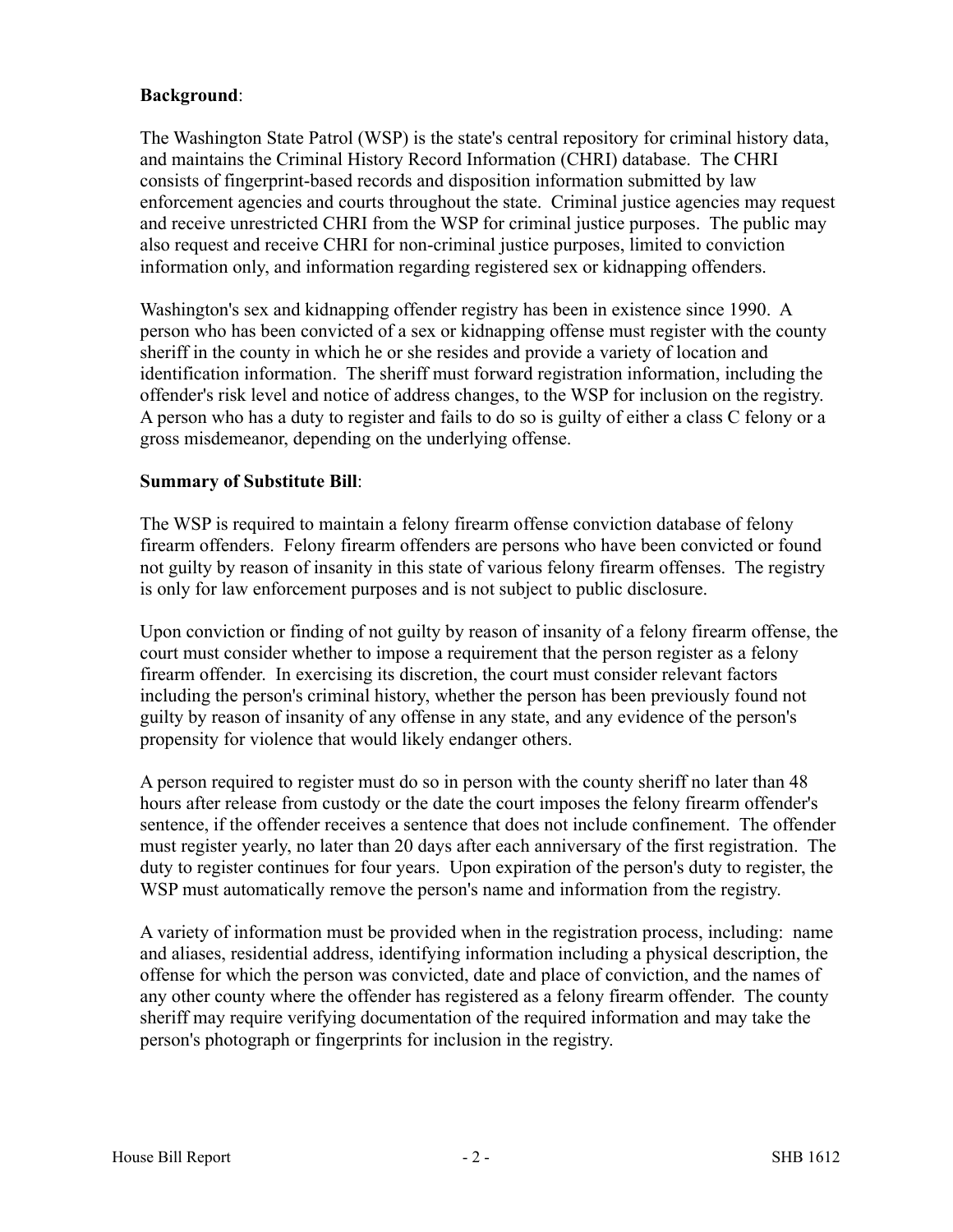If the registrant changes his or her residential address within the state, they must update their address information within 48 hours of moving. If the person lacks a fixed address, they must disclose where they plan to stay.

A person who has a duty to register and knowingly fails to comply with any of the registration requirements is guilty of a gross misdemeanor.

**Appropriation**: None.

**Fiscal Note**: Available.

**Effective Date**: The bill takes effect 90 days after adjournment of the session in which the bill is passed.

## **Staff Summary of Public Testimony**:

(In support) Firearm offender registration has worked in other parts of the country, including New York City and Baltimore. When this system was first implemented in Baltimore there was an automatic reduction in offenses because the police department was on notice of offenders. Firearm offenders have a high recidivism rate, and being known as an offender serves a deterrent function.

The registry is not public, and is a law enforcement tool that will increase officer safety. This will benefit street-level police, particularly when performing Terry Stops. Currently, when an officer pulls someone over and runs their name through dispatch, it will not show up that the person is a firearm offender. This would make firearm offenders visible to police the way sex offenders are, and mapping programming would reveal where they live.

The requirement to register is left to the court's discretion. If there are special circumstances making registration inappropriate, the judge will be able to recognize that and not impose the requirement to register.

(Opposed) The problems with this bill are that it creates a new crime, it invites disparities in enforcement because it will be up to a judge to decide who registers, and it creates an undue burden on law enforcement when there is already a comprehensive database of felony offenders.

There are some firearm offenses included in the bill that should not qualify a person for the registry. Having a loaded shotgun in a vehicle is a misdemeanor, and is typically a hunting related offense or a mistake.

It is possible that someone could access this information through a public records request. There is too much opportunity for the registry to be used against citizens. American civil liberties are under attack.

**Persons Testifying**: (In support) Representative Hope, prime sponsor; and Don Pierce, Sheriffs and Police Association.